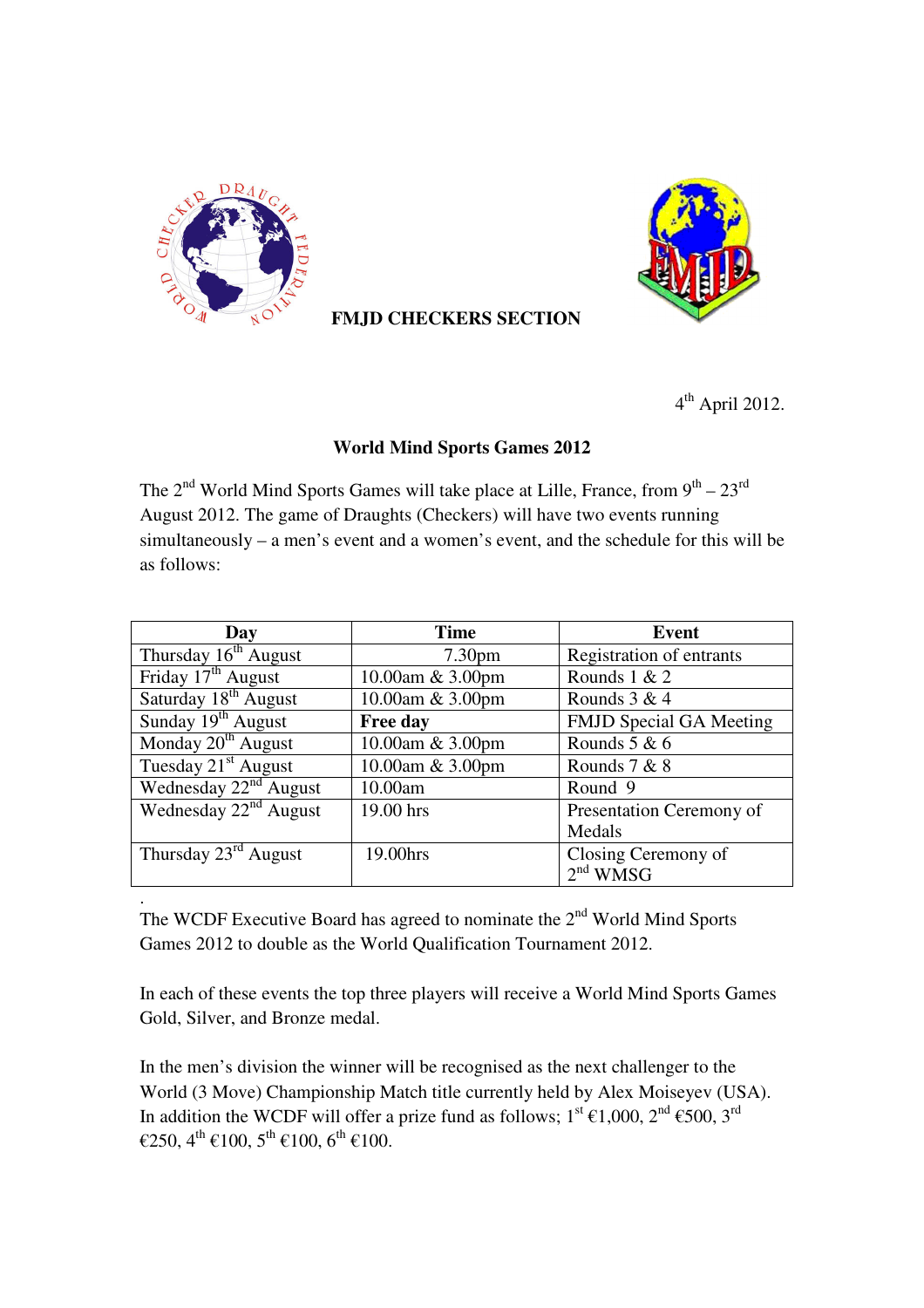The women's event will double as the  $1<sup>st</sup>$  Women's (3 Move) Championship Tournament where the winner will be recognised as the Women's World (3 Move) Champion 2012, as agreed at the GA meeting San Remo, Italy, last year. In addition the WCDF will offer a prize fund as follows;  $1^{st} \in 600$ ,  $2^{nd} \in 350$ ,  $3^{rd} \in 200$ ,  $4^{\text{th}}$  €100.

### Format:

These events will be run over 9 rounds using 3 move openings. There is the potential for a play-off round on the final day should two players finish level on points and SB points.

### Location:

Lille is situated on the Deûle River, near France's border with Belgium Highlights for the visitor include an attractive old town with a strong Flemish accent, three renowned art museums, stylish shopping, some fine dining options and a cutting-edge, student-driven nightlife scene. The Lillois are justly proud of their reputation for friendliness.

Read more: http://www.lonelyplanet.com/france/northern-france/lille#ixzz1ou9TfxGa

### Venue:

The playing venue will be the Jeanne de Flandre #2 Room. This can be viewed at http://www.lillegrandpalais.com/visite\_virtuelle/

# Travel:

Nearest Airports are Paris or Brussels (both around one hour by train). Eurostar trains (www.eurostar.com) from London (1¾ hours) via the Channel Tunnel.

# Entries:

Our 1<sup>st</sup> round offer involves an invitation to all countries affiliated to the WCDF to send 2 men and 2 women players each. However, Britain will get 6 places + 2 women (Great Britain made up of England, Scotland, Wales, & N. Irl), and the USA 3 men + 2 women players (relating to its size and strength). Countries wishing to enter more players can request extra places. Countries will be given an initial 3 weeks to reply  $(25<sup>th</sup>$  April 2012) and depending on feedback of entries from affiliated countries further allocations may be made of available places.

Michele Borghetti (Italy) and Amangul Berdiyeva (Turkmenistan) will have automatic entry from QT 2010.

A number of places will be held for countries affiliated to the FMJD but not directly to WCDF. (In Beijing we had entries from places like Latvia, Ukraine, Russia, China, and Mongolia)